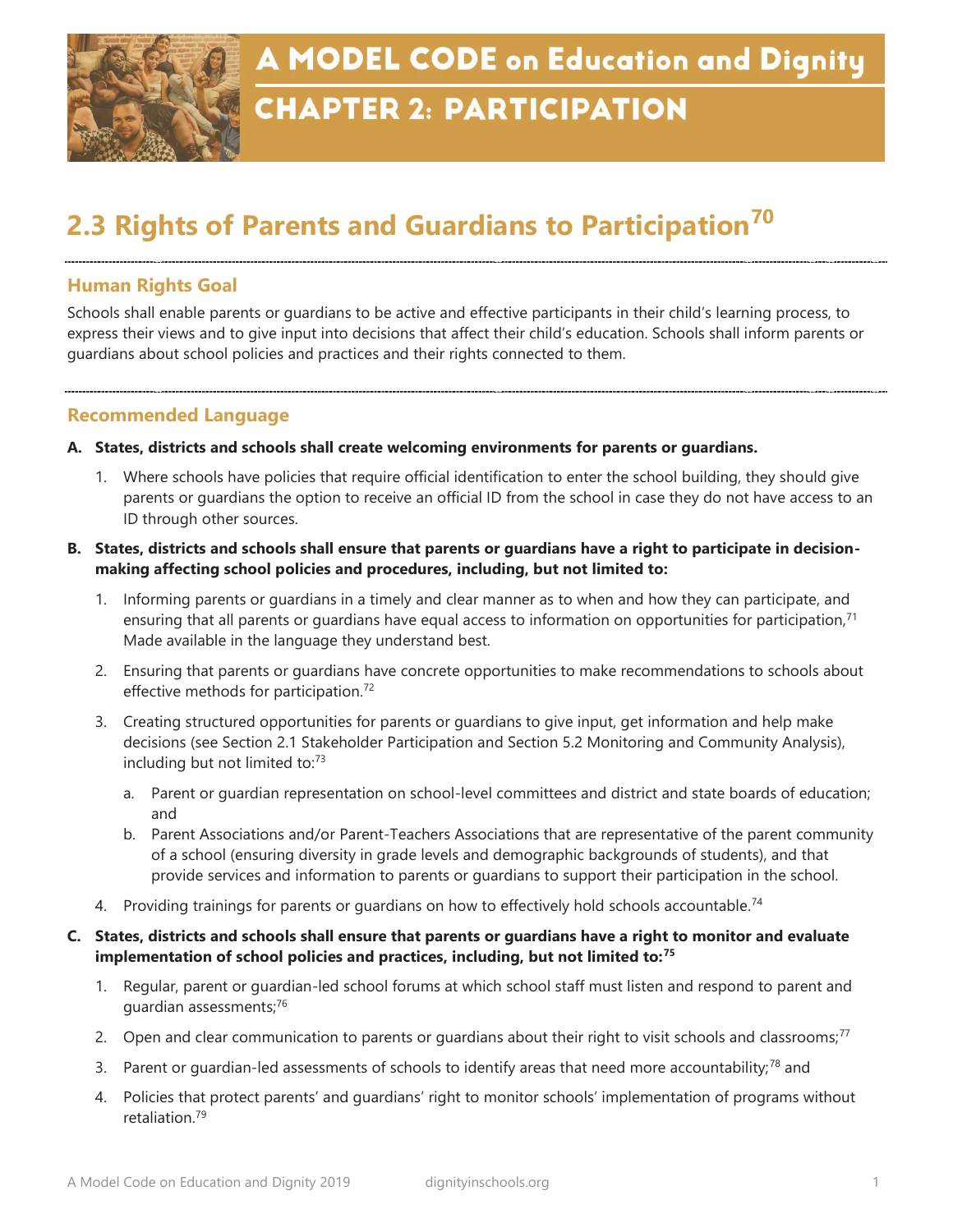#### **D. States, districts and schools shall ensure parents or guardians have a right to participate in decisions affecting their individual child's education including, but not limited to:<sup>80</sup>**

- 1. Adherence by teachers, administrators and other school staff to an "early warning" system that identifies academic or behavioral challenges as soon as possible and works with parents or guardians to identify solutions;<sup>81</sup>
- 2. Participation in restorative discipline solutions (see Section 3.7.b Model Policy on Restorative Justice Practices); and
- 3. Protection of due process rights, including as related to school discipline (see Section 3.2 Guidelines for Suspensions, Expulsions and Removals).
- 4. Participation in the creation of their child's Individualized Education Plan (IEP) and/or placement in special education services or programs.<sup>82</sup>
- **E. States, districts and schools shall establish mechanisms for parents or guardians to participate directly in the educational process in schools, including, but not limited to mentoring and providing supports for students**
- **F. States, districts and schools shall establish policies that outline clear grievance procedures that parents or guardians can use to file complaints, with due process, and establish a clear process of recourse if parents' or guardians' grievances are not resolved with due process.<sup>83</sup>**
- **G. States, districts and schools shall create tools to evaluate parent or guardian participation, including surveys to identify barriers to parental participation and seek recommendations for how to improve participation.**
- **H. States shall enact legislation allowing parents or guardians of students the right to take reasonable leave from employment to attend meetings, events or activities that are related to their child's educational achievement, which includes matters of school discipline.<sup>84</sup>**
	- 1. An eligible employee shall be entitled to a minimum of 24 hours of leave during any 12-month period, in addition to leave available under federal law, $85$  to:
		- a. Participate in school activities directly related to the educational advancement of a child of the employee, such as parent-teacher conferences, disciplinary meetings, or interviewing for a new school; and
		- b. Accompany the child of the employee to any hearing, meeting, or proceeding, whether under the school's jurisdiction or otherwise, that could result in the suspension, expulsion or transfer of a student,
	- 2. If the necessity for leave under this section is foreseeable, the employee shall provide the employer with not less than seven days' notice before the date the leave is to begin. If the necessity for leave is not foreseeable, the employee shall provide such notice as is practicable.
- **I. Where a student is a ward or dependent of the state, identified through processes outlined in federal or state law, notification regarding educational or disciplinary decisions made by the student's school shall be provided to the education rights holder, foster parent or legal guardian, student's counsel or guardian ad litem, and the student's child welfare social worker or caseworker and, if the student has one, Probation Officer.** 
	- 1. Additionally, where school districts do not have information regarding the education rights holder for a student, they shall work with the above-mentioned parties to ensure notification to the student's holder of education rights.
	- 2. Under no circumstances, however, shall a student who is a ward or dependent of the state be denied full access to his or her education rights due to an adult caretaker or rights-holder's inability or refusal to act on behalf of the child.

 $^{70}$  This section is guided by the "CADRE Standards of Dignity and Respect for Parents" developed by Community Asset Development Re-defining Education (CADRE), a community-based, membership parent organization in South Los Angeles.